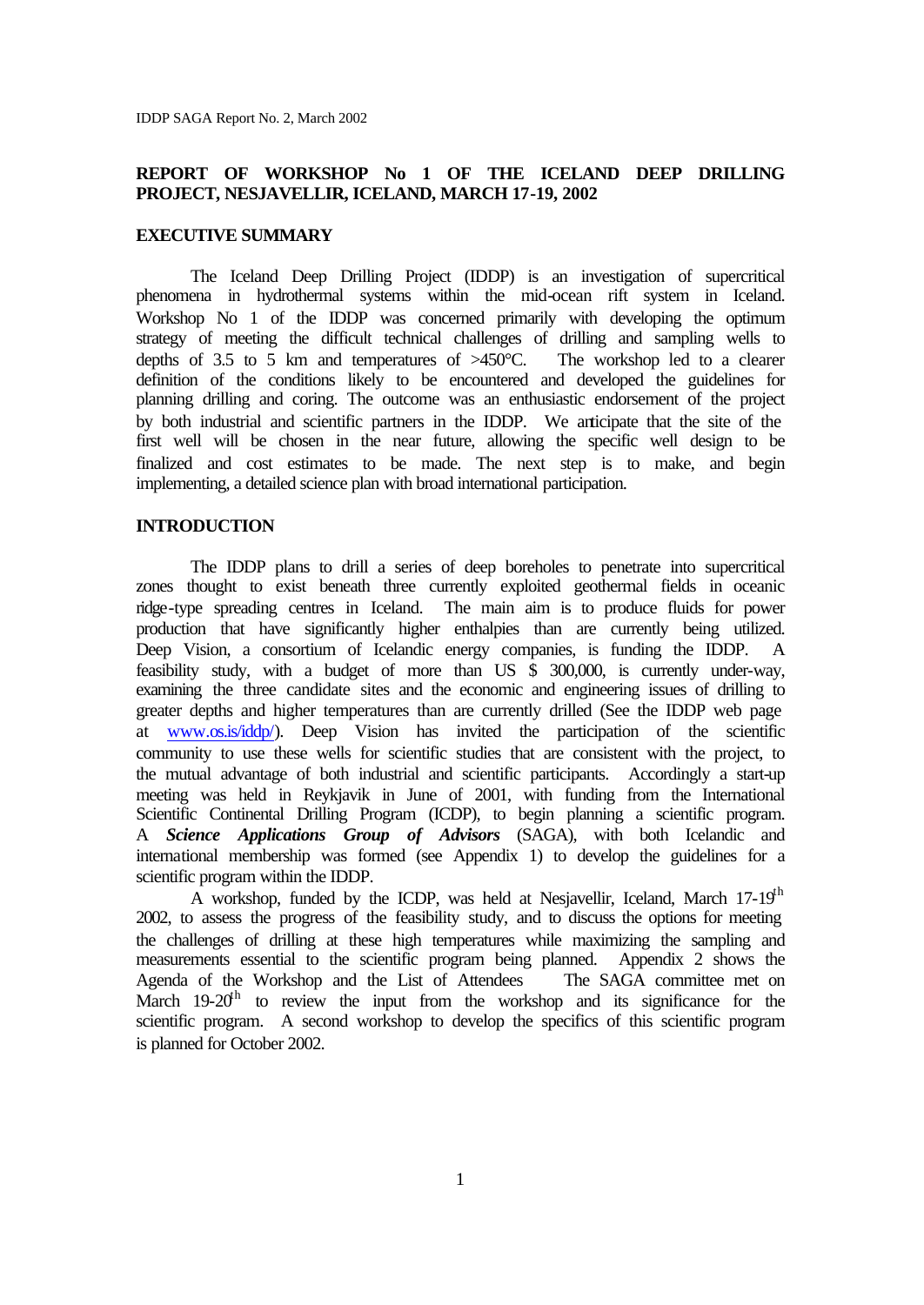# **BACKGROUND**

# **Why Study Supercritical Conditions?**

The physics and chemistry of supercritical fluids in the Earth's crust are of considerable interest in understanding problems as diverse as the cooling of igneous intrusions, contact metamorphism, the formation of hydrothermal ores, and the submarine hot springs known as black smokers on mid-ocean ridges. Superheated steam produced from a fluid initially in the supercritical state can have a higher enthalpy than steam produced from an initially two-phase system. Large changes in physical properties at, and near, the critical point in dilute fluid systems can lead to extremely effective rates of mass and energy transport. Similarly, because of major changes in the solubility of minerals above and below the critical state, supercritical phenomena can play a major role in high temperature water/rock reaction and the formation of ore bodies. Hitherto, study of the supercritical phenomena has been restricted to either small-scale laboratory experiments or to investigations of "fossil" supercritical systems exposed in mines and outcrops. Furthermore mathematical modeling of the chemistry of supercritical fluids is hampered by a lack of a reliable thermodynamic database over the range of temperatures and pressures of the supercritical state.

## **Why Drill in Iceland?**

Iceland is the largest landmass straddling a mid-ocean ridge. The tectonic setting of this diverging plate boundary results in active rifting and volcanism that provides the heat source for the well-established Icelandic geothermal industry. Very high heat flows within this active tensional regime indicate supercritical temperatures should exist at drillable depths in several places in Iceland. Temperatures greater than 300°C are commonly encountered in wells drilled to only 2 km. The likely existence of permeable regions in brittle basaltic rock at supercritical temperatures at still greater depths beneath some of these geothermal fields is inferred from the distribution of hypocentral depths of seismic activity that continues to below 5 km.

Each of the three sites selected for consideration by the IDDP displays a different stage in the tectonic development of the mid-ocean ridge. The Reykjanes site represents an immature stage of rifting with a heat source that probably is a sheeted dike swarm. Fluids produced by 2 km deep geothermal wells in this system are evolved seawater. At Nesjavellir, the Hengill central volcano is the high temperature heat source for a geothermal reservoir in a graben that has temperatures of up to  $400^{\circ}$ C at 2.2 km, and is recharged by meteoric water. The Krafla high-temperature geothermal field is developed above a magma chamber in a mature, active, volcanic caldera. It produces evolved meteoric water with some addition of volcanic gases.

It is clear that the objectives of the IDDP overlap with those of drilling being considered on submarine ocean ridges by the international ocean-drilling program. Indeed Iceland might be considered as a *"Mission Specific Platform"* for drilling at a divergent plate margin.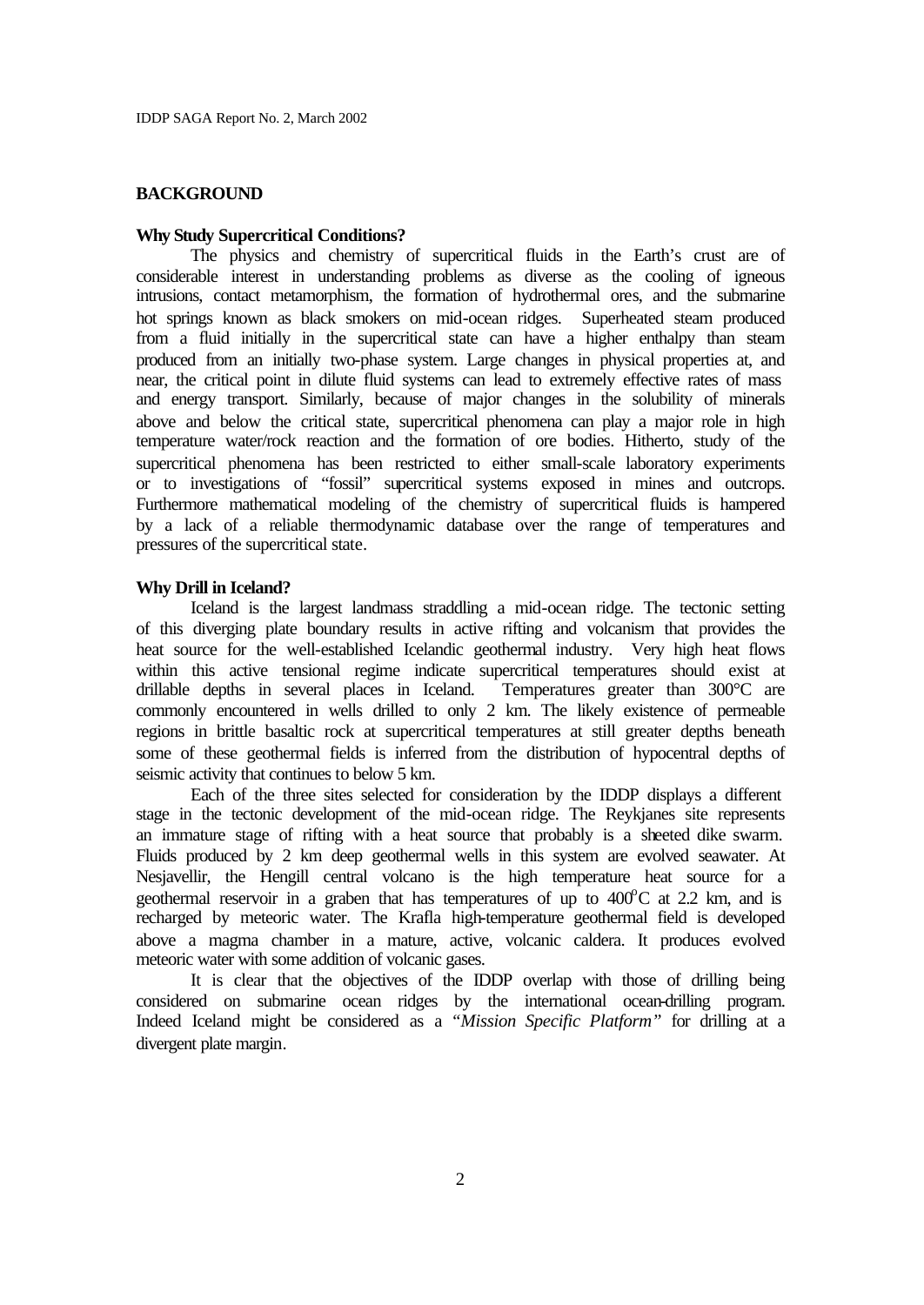### **GOALS AND ORGANIZATION OF IDDP WORKSHOP 1**

Drilling to temperatures of  $450^{\circ}$ C or greater at depths of 3.5 to 5 km presents severe technical challenges compared to those faced by most other scientific drilling projects (see Table 1, Some Deep Wireline Coring Projects). Given this background it was decided that the focus of the first IDDP workshop should be on the drilling strategy required to meet the scientific objectives of the IDDP (see Appendix 2, Workshop Agenda).

**Table 1: Some Deep Wireline Coring Projects (**Modified from data compiled by Bernd Wundes)

| Project                                             |              | Depth       |          | Thermal<br>Regime |
|-----------------------------------------------------|--------------|-------------|----------|-------------------|
| Iceland Deep Drilling Project (planned)             | <b>IDDP</b>  | 4000-5000 m | Vertical | 400-600°C         |
| <b>Chinese Continental Scientific Drilling</b>      | <b>CCSD</b>  | 5000 m      | Vertical | Medium            |
| French Geological Exploration for Tunnelling ALPET. |              | 3000 m      | Deviated | Cold              |
| Hawaii Scientific Drilling Project                  | <b>HSDP</b>  | 4400 m      | Vertical | Cold              |
| Japanese Unzen Drilling Project (planned)           | <b>USDP</b>  | 2200 m      | Deviated | Hot               |
| Kontinental Tiefbohrung (Vorbohrung)                | <b>KTB</b>   | 4001 m      | Vertical | Cold              |
| Ukraine Krivoy Rog Superdeep Borehole               |              | 5400 m      | Vertical | Cold              |
|                                                     |              |             |          |                   |
| Long Valley Scientific Drilling Program             | <b>LVEW</b>  | 3000 m      | Vertical | Cold              |
| San Andreas Scientific Drilling Project             | <b>SAFOD</b> | 4200 m      | Deviated | Medium            |

 The workshop began with a review of the ultimate scientific goals of the IDDP, "*to investigate supercritical phenomena in an ocean rift setting"*. This was followed by a discussion of supercritical phenomena, with dilute and saline fluids, and of the geology of the environments in which they are likely to occur at drillable depths in Iceland. Discussion followed on computer modeling of the chemistry of supercritical fluids in equilibrium with basaltic rocks.

 The purpose of these discussions was to define more exactly the drilling targets we are seeking to explore from both industrial and scientific viewpoints. A discussion of the requirements of the scientific program for cores, fluids and downhole measurements followed, as input to a broad review of possible well design and coring techniques. This, in turn, provided the background for the discussion of the optimization of drilling strategies. Similarly consideration of the engineering requirements of sampling and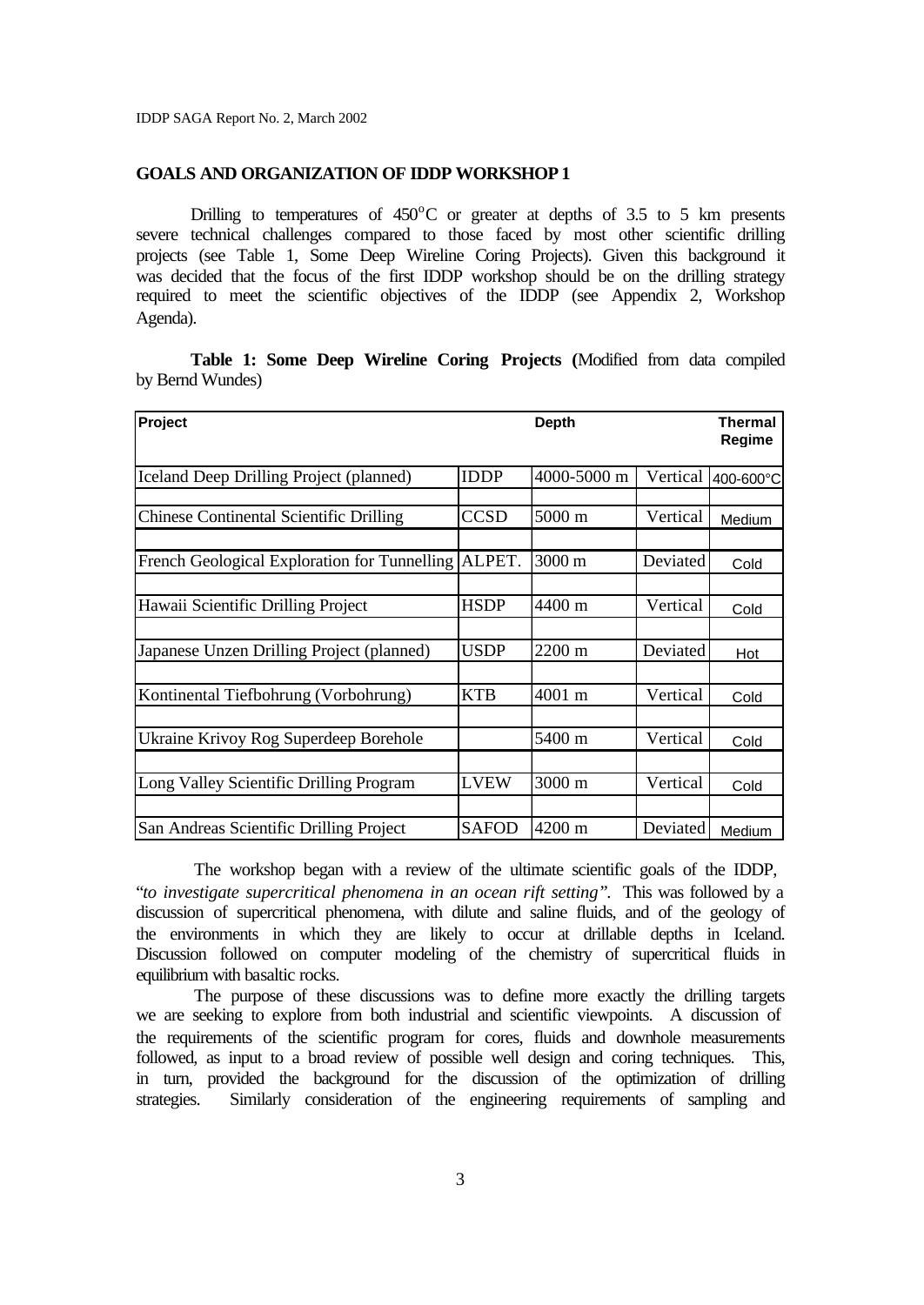measuring the flow characteristics of supercritical fluids led to discussion of the optimization of fluid sampling and testing systems.

The workshop then split into three panels, "Geosciences", "Fluid Handling and Evaluation" and "Drilling". These panels reported back to the Plenary Session of the Workshop and made recommendations to guide the progress of the feasibility study. By the time of the Science Planning Workshop in October 2002, we anticipate that site selection will have been made, and that plans for well design and sampling, and their associated costs, will be near completion.

Finally, fruitful discussions between SAGA and representatives of Deep Vision were held that emphasized their serious commitment to the IDDP.

# **REPORT OF THE GEOSCIENCE PANEL**

The charge to the panel was to discuss geoscience issues in support of the various technical topics assigned to both the Fluid Handling and Evaluation Panel and the Drilling Panel. Development of a comprehensive detailed science program will be the purpose of the next workshop of the IDDP to be held in October 2002. One of the principal objectives of the IDDP is to establish if high-temperature  $(400-500^{\circ}C)$  and highpressure crustal fluids can be extracted economically from roots of high-temperature geothermal systems. The first aim of the Geoscience Panel was therefore to help define the drilling target by specifying the likely range of conditions of fluid temperature, pressure and composition, and of lithology and permeability that might be encountered at depth in the three sites being investigated by the feasibility study. Depending on the initial salinity of the recharge water, minimum supercritical temperatures will be in the range  $375$  to  $425^{\circ}$ C, and minimum fluid pressures in the range  $225$  to  $350$  bars. Depending on the temperature gradient this will require drilling to 3.5 to 5 km depths.

Preliminary well simulator models being carried out as part of the feasibility study indicate that temperatures of  $450^{\circ}$ C or greater, at initial fluid pressures of 350 bars or less, are necessary in order prevent the fluid from entering the two-phase field liquid water plus "wet" steam, during ascent and decompression. It is possible that the steam produced in the resulting 2 phase mixture might have an enthalpy no higher than steam produced from a "conventional" geothermal well that taps a liquid water reservoir. However, the mass fraction of that steam in the 2-phase mixture that results from adiabatic decompression of supercritical fluid should be much greater than that generally produced by flashing steam from a liquid water reservoir.

The chemical composition of supercritical fluids in the Earth´s crust is different in different geological environments. In different localities in Iceland, and at different times in a given locality, supercritical fluids may have originated as meteoric water or seawater, and may contain volcanic gases evolved from magmas intruded along rifts. In addition to the extraction of heat from these fluids, another societal benefit could be extraction of metals and other valuable chemical constituents from solution.

Two major topics of fluid characterisation were discussed at the meeting: (1) likely initial compositions of the aquifer fluids and their temperatures and pressures, and (2) the corrosion and scaling potentials as the fluids depressurize and cool during ascent to the surface. Considerable attention was given to thermodynamic modeling of fluidmineral interactions at supercritical conditions. At this time there are uncertainties regarding the actual temperature, pressure, salinity and gas content of supercritical fluids occurring in basaltic rocks. Resolving that uncertainty is one of the major goals of the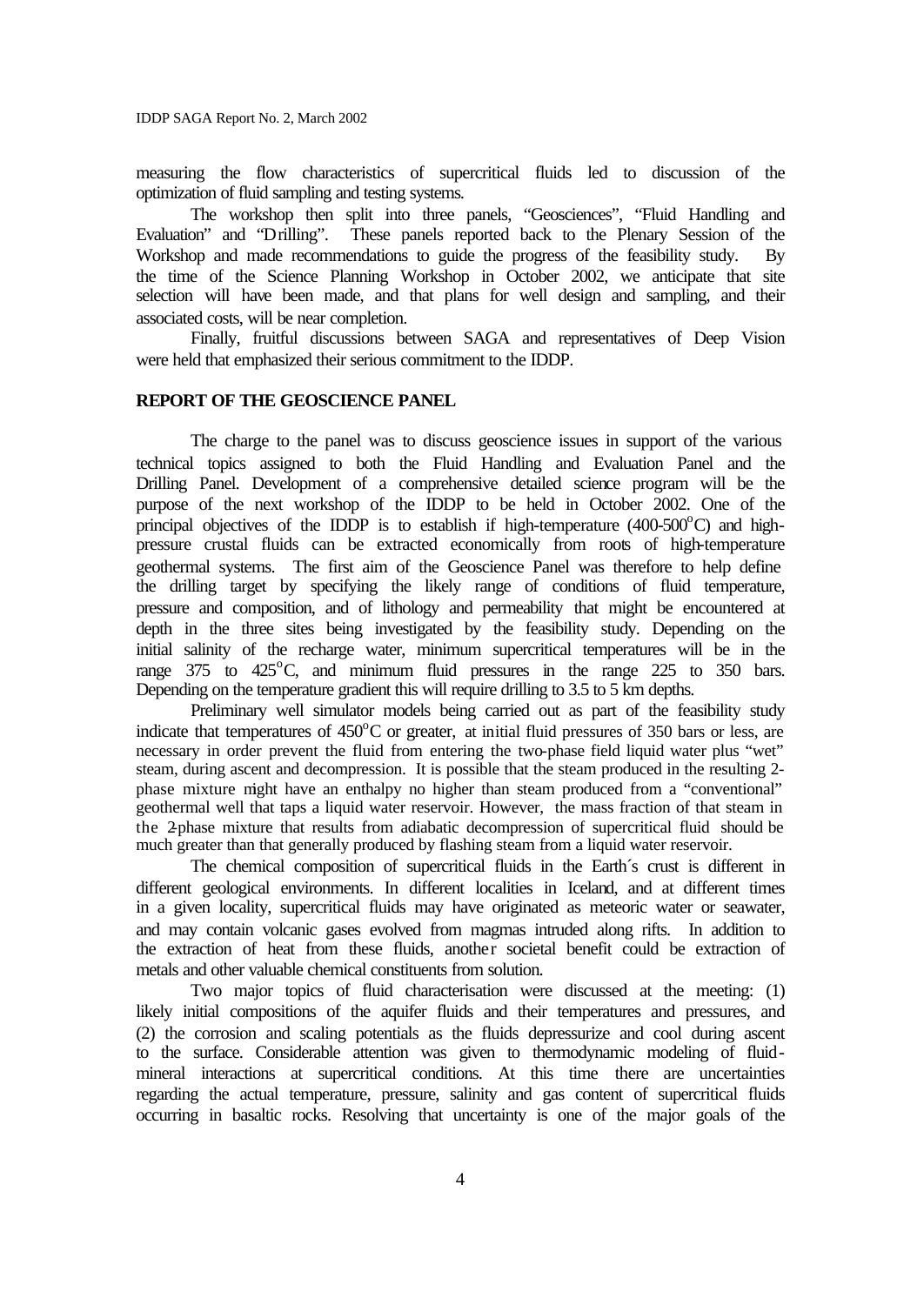IDDP SAGA Report No. 2, March 2002

IDDP. Assuming a certain initial fluid composition, temperature, and pressure, it is possible to model with a high degree of certainty the scaling potential for some silicates, such as quartz, but with little certainty for many other minerals, such as the sulfides. The general consensus was that scaling problems would be greater in a system involving seawater, as expected at Reykjanes, as compared to more dilute water systems as at Nesjavellir and Krafla. In particular, it is expected that sulfide deposition will be more extensive from seawater as compared to dilute water systems. Also acidity due to transfer of gases from the magma heat source is known to enhance rock dissolution and in this way intensify sulfide deposition during decompression and cooling.

The Geoscience Panel recommended that reaction progress modeling should be continued to evaluate the composition of dilute and seawater fluids in basalt over the range of temperature and pressure of interest. The Panel also recommended that assessments of the composition of fluids in equilibrium with hydrothermal mineral assemblages found in basaltic rocks altered by aqueous fluids, at  $300-500^{\circ}$ C and  $200-$ 1000 bars, should also be made for comparison with the fluids actually observed. This would help to determine the reliability of predictions of behavior at higher temperatures, and make more certain estimates of scaling potentials of sulfides and other minerals. At a later stage another priority should be modeling of heat and mass transfer in the supercritical state at the candidate sites for drilling.

Attention was also given to issues such as the amount of rock and fluid sampling, necessary to characterize the supercritical environment. The panel pointed out that, as the deepest geothermal wells in Iceland reach only 2.3 km, some coring should be planned between 2.5 and 3.5 km, depths where temperatures would be subcritical. This would also be a good test of the coring system employed before the higher target temperatures are reached.

Another drilling-related issue considered by the Geoscience Panel was how to recognize when supercritical conditions had been penetrated while drilling. Several approaches were suggested. The first would be to augment the "mud-logging" system normally used in geothermal drilling, looking for "kicks" in parameters such as circulation losses/gains, differences in inlet/outlet temperatures, and gas, chloride, and other chemical components of the "mud" returns. The second approach would be to use applied geothermometry during drilling by making on-site studies of core and cuttings, studying mineral assemblages and fluid inclusions. Other valuable information would be gained by deployment of high-temperature, downhole pressure, temperature, and possibly flowmeter tools.

The panel made the following general recommendations with respect to selection of the site for the first deep well:-

i) Drill where the supercritical zone is likely to be at the lowest pressure and shallowest depth. Not only does this reduce the drilling costs but should also lead to higher enthalpy of the discharged fluid at the wellhead. It should also lead to lower concentrations of dissolved solids in the fluid, and possibly better permeability. However it could lead to higher HCl than would be the case for production at higher pressure.

ii) Select a geothermal system of low salinity to minimize problems of scaling, corrosion and acidity.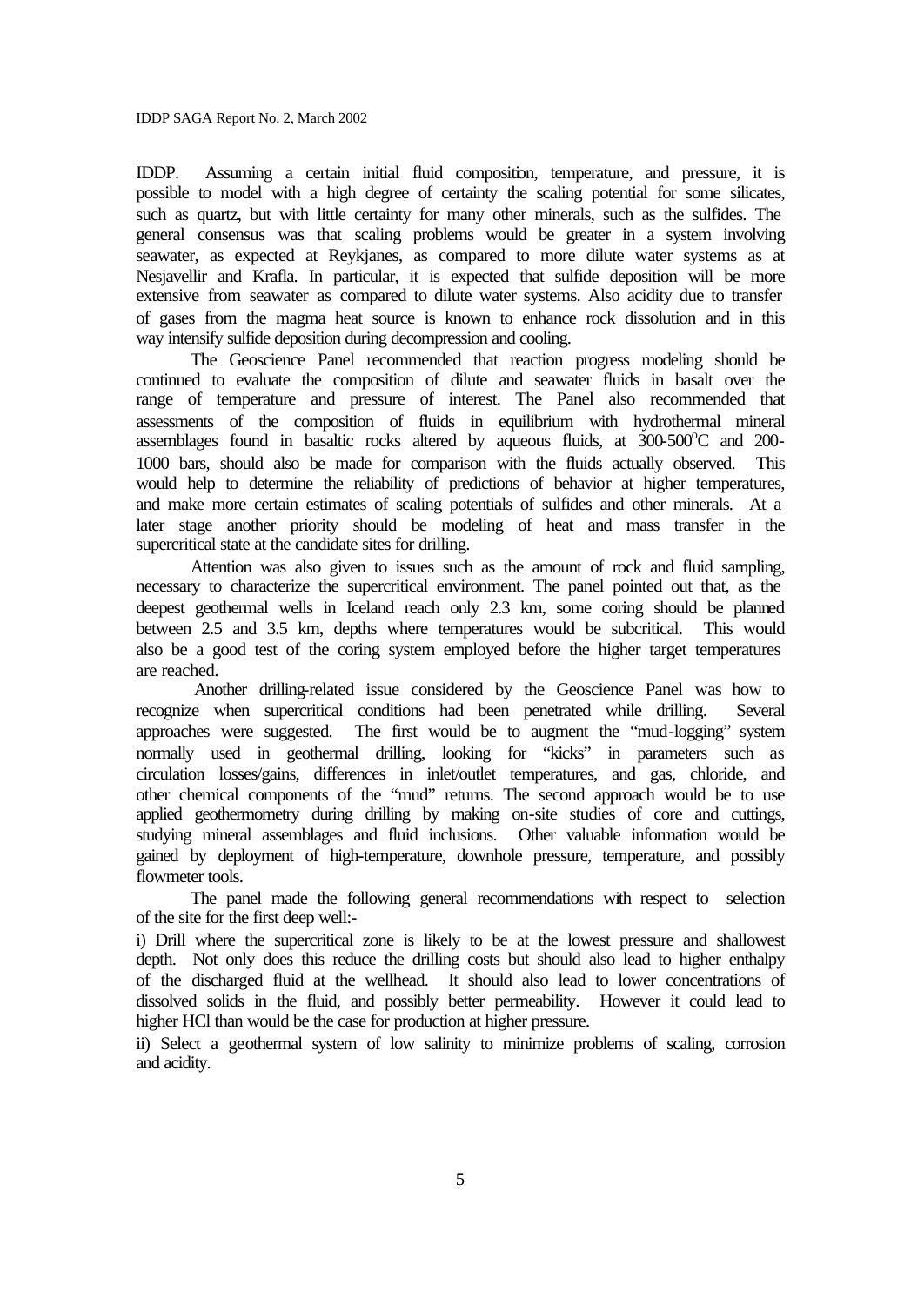iii) Avoid lithologies with rocks of silicic and intermediate composition as they behave plastically at lower temperatures than do basalts, and are likely either to have poorer permeability or to contain fluids and gases at, or near, lithostatic pressures.

iv) Drill where indications in the shallower reservoir and geophysical studies suggest the existence of permeabilty at the depth of the supercritical zone.

v) Play safe by siting the first deep well of the series where the available data are adequate to meet the above criteria so that the possibilty of failure is least.

# **REPORT OF THE FLUID HANDLING AND EVALUATION PANEL**

The charge to the panel was to discuss the approach being used by the feasibilty study to design a fluid handling system, and the implications of that design for the science program and for the drilling strategy. Given the uncertainties of investigating a fluid from a hitherto unexplored deep geothermal aquifer, with unknown pressure, temperature, chemistry and permeability, it is premature to begin designing a pilot plant. The immediate need after drilling into supercritical conditions is to produce the fluid to the surface for sampling and analysis while protecting the well from scaling or corrosion that might prevent its future use. It is possible that downhole samplers could be deployed, however sufficient production is necessary to remove contaminants introduced by drilling. Another issue is how to isolate production from different zones in a long open interval, and, if necessary, prevent downhole inter-formational blow-outs.

The concept proposed by the feasibility study is to use a removable inner liner reaching to the producing aquifer. This "pipe" is intended both to protect the well casing and to allow inspection of the effects of corrosion and scaling at different depths after removal. Flow would be measured at the well head and attempts would be made to measure pressure/temperature profiles downhole. Samples for chemical analysis would be collected over a range of flow conditions, giving vital information on the reservoir conditions.

The Panel met jointly with the Geoscience Panel to discuss how the chemistry of the supercritical fluids could be predicted, in terms of non-condensable gases and dissolved solids, either by modeling or by analogy with known geological situations. The possible extraction of hydrogen and/or other salable materials from the fluid was discussed. At present, 200 tonnes of hydrogen are vented annually from the Nesjavellir geothermal field and 100 tonnes from the Namafjall field near Krafla. Methods of splitting hydrogen sulfide to yield hydrogen and sulfur exist.

Another issue discussed was the possibility of *in situ* extraction of metals from fluids similar to those that occur in black smokers on ocean ridges. Of the three sites being investigated by Deep Vision, the Reykjanes Peninsula would be the most likely to have suitable chemistry for this approach to be considered. A downhole process of metal extraction from supercritical fluid that would require a wide diameter hole was briefly discussed.

The recommendations of the panel were:

i) The concept of producing through a solid liner (the "pipe") seems prudent,although there are a number of technical issues to discuss, such as metallurgy and diameter of the liner, and the specifications of downhole valves, liner hangers, and expansion collars, etc, and the disposal of the produced fluids.

ii) Heating of the pipe, for example by induction, may be necessary.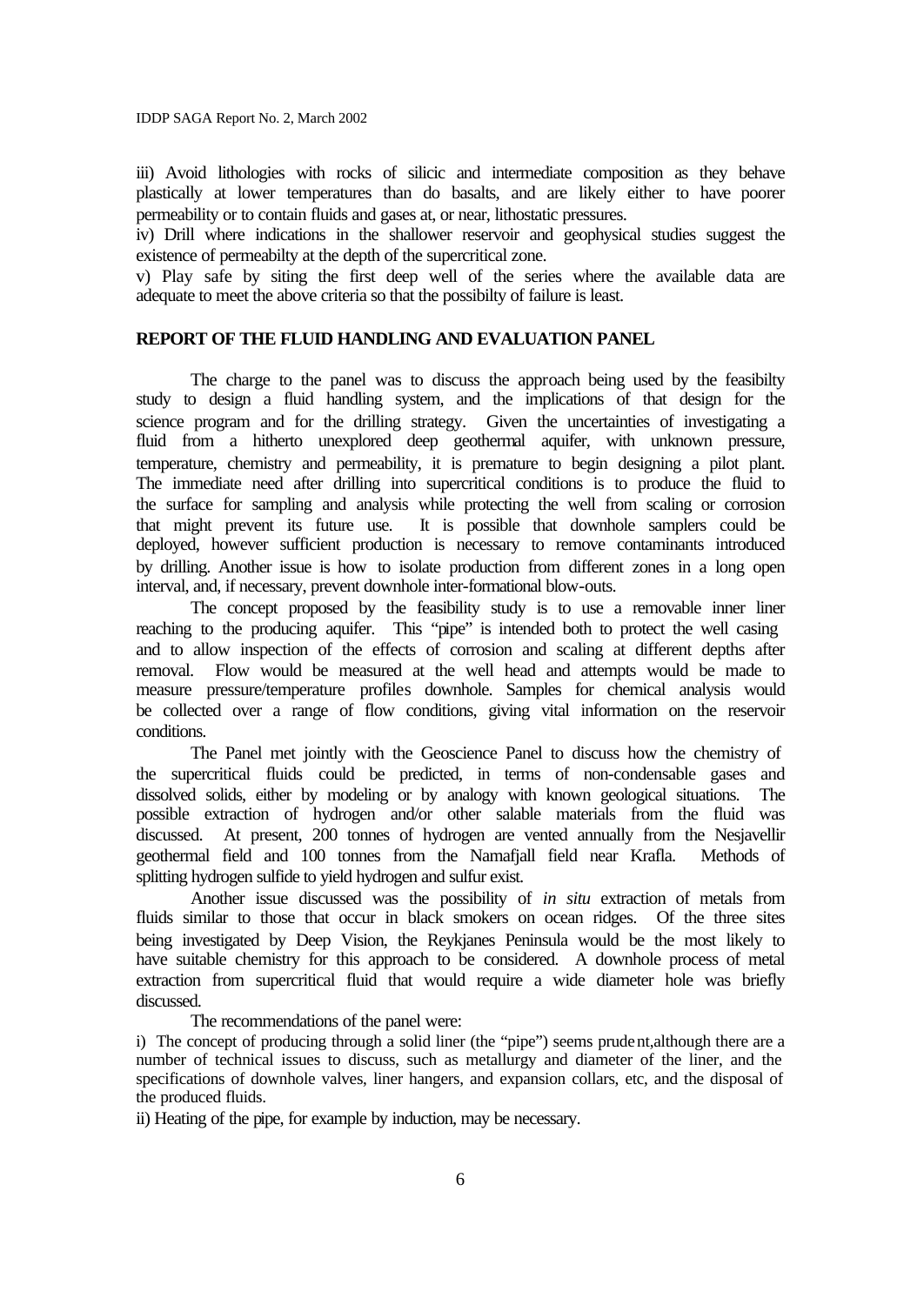iii) Downhole valve assembly is preferable to enable replacement of the pipe.

iv) Calculations were presented to the panel, which indicate that the temperature of the fluid in the formation should exceed 450°C at an initial fluid pressure less than 350 bars for the steam to offer enthalpy advantages over steam from wells of conventional depth.

v) It appears that up to an order of magnitude more electricity might be generated by the fluid from a well producing from a supercritical zone than is produced from a conventional steam-water well.

# **REPORT OF THE DRILLING PANEL**

The charge to the panel was:-

1) to review the difficulties of drilling in basalts at  $\geq 450^{\circ}$ C at depths of 3.5 to 5 km,

2) to discuss experiences of drilling in other high-temperature regimes,

3) to examine different coring systems that could be used,

4) to make recommendations to Deep Vision on optimising the design and drilling of a "dual purpose" well that meets both scientific and industrial objectives safely and economically.

Fruitful discussions were held among panel participants with a diversity of experience in drilling in different environments, and with representatives of organizations that have developed different approaches to drilling and coring. The Panel continued from its June 2001 meeting by considering four options for adding science coring in two different sizes of production wells (Figure 1, Well Profiles A & B). Well Profile A has a 9 5/8 inch production casing to 3500 m, whereas Well Profile B has a 9 5/8 inch casing to 2400 m with a 7 inch production casing to 3500 m. The upper part of Profile B (to 2400 m) is the design currently used in standard production wells used in the geothermal fields of the Reykjanes Peninsula. It is estimated that drilling, coring and reaming to a nominal depth of 5000 m would take about 250 days.

Based on presentations from representatives of DOSECC, AQUATIC (CCS), and BOHRGESELLSCHAFT RHEIN-RUHR (BRR), three different coring systems were considered for evaluation to core in the interval 2400 m to 3500m, and for continuous coring below 3500 m (Table 2, Four Options for Coring). These use two modes of coring; (a) *"*Large Diameter*"* diameter coring, with large diameter core, large kerf, and (b) "Small Diameter" coring with smaller core, small kerf, and low mud volumes (Table 3, Technical Data for Deep Wireline Coring). It was shown that either system produces insignificant well cooling as coring produces less than a tenth of the mudflow used in conventional rotary drilling.

Each of the technologies available provides distinct advantages and drawbacks (Table 4, Tradeoffs between Small Diameter- and Large Diameter Hole). The choice will be dictated primarily by the required well diameter for flow testing and logging and also by such parameters as maximum hookload availability and well-safety considerations, and costs. The specific details of the well design like casing depths, cementing plans, and coring method(s) are dependent on completion of the pre-feasibility study. If funds allowed, it would be desirable to evaluate at least two of the available technologies by coring parts of the interval between the currently exploited hydrothermal reservoir (2,400 m) and the bottom of the cased part of the well (3,400 m, Figure 1). The technique that performs best in that interval would then be the preferred choice for coring into the super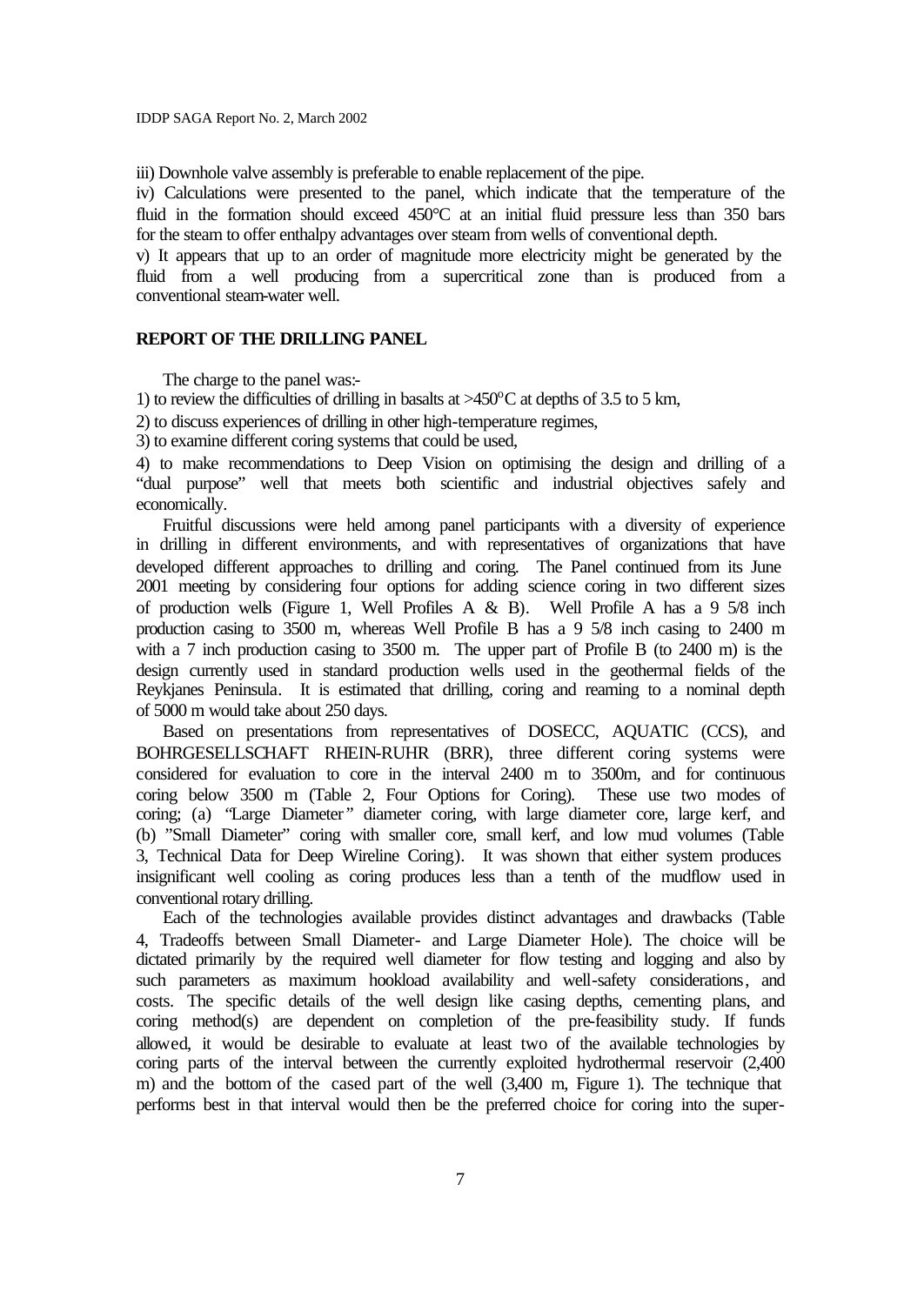critical zone. In the likely event that the latter approach proves economically unfeasible, a coring sub-contractor will be chosen on the basis of cost and technical merit.

The above approach to designing the first IDDP well combines tried and tested geothermal rotary drilling technology, used in Iceland for many years, with a wireline coring approach that has been deployed successfully in geothermal exploration and development in Indonesia and elsewhere. The conservative design is illustrated by well profile A (Figure 1), with a string of 13 3/8 inch casing cemented in to a depth somewhat greater than the typical (2,000 m) Iceland geothermal reservoir, nominally 2,400 m. Well



# **Figure 1. Well profile A and Well Profile B**

profile B represents the current standard geothermal well completion with a 9 5/8 inch casing string cemented in at the top of the production zone. The decision on which approach to use will be dictated by the commercial and engineering requirements and cost considerations of Deep Vision.

The idea is that science drilling would begin from the nominal 2,400 meter depth (actual depth will be determined by local conditions at whichever site is chosen). In the case of both Well Profile A or B, a "bushing string" of technical casing will be tied back to the surface, and a wireline corehole will be drilled through the conventional reservoir interval (Figures 2A  $\&$  2B) to near the top of the supercritical zone, nominally 3,500 m in Figure 1. This hole will be, in turn, reamed to an appropriate diameter, necessary logging and testing will be performed, and then coring resumes until the desired temperature (in the range of 400 to  $500^{\circ}$  C) is reached (hopefully at less than the nominal value of  $5,000$ m shown in Figure 1). Another string of casing will be tied back to the surface and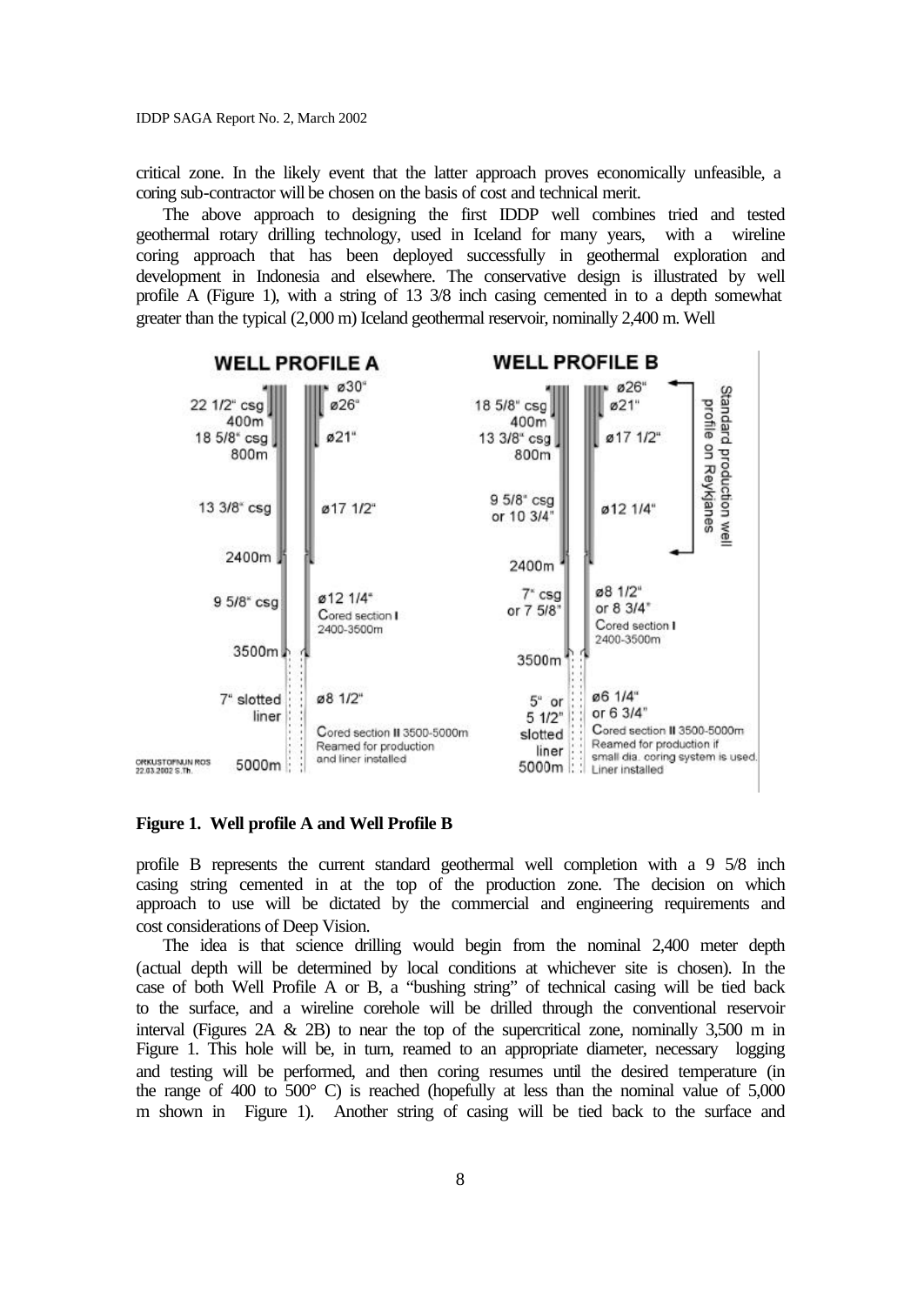cemented in (Figure 2). A slotted liner will have to be run in the open hole section and a "pipe" run to surface to meet the requirements of the fluid handling and evaluation panel. Fluid sampling and testing will be conducted, and the supercritical regime evaluated. This stage concludes the scientific well testing and sampling. Then, depending on the results of the evaluation of the supercritical regime, the lower part of the well will either be plugged and abandoned, or reamed and fitted with a production liner to facilitate large scale production of fluid both for commercial purposes and more comprehensive scientific and technical studies of fluid properties.



Figure 2 A. Sequence of drilling and coring with small diameter coring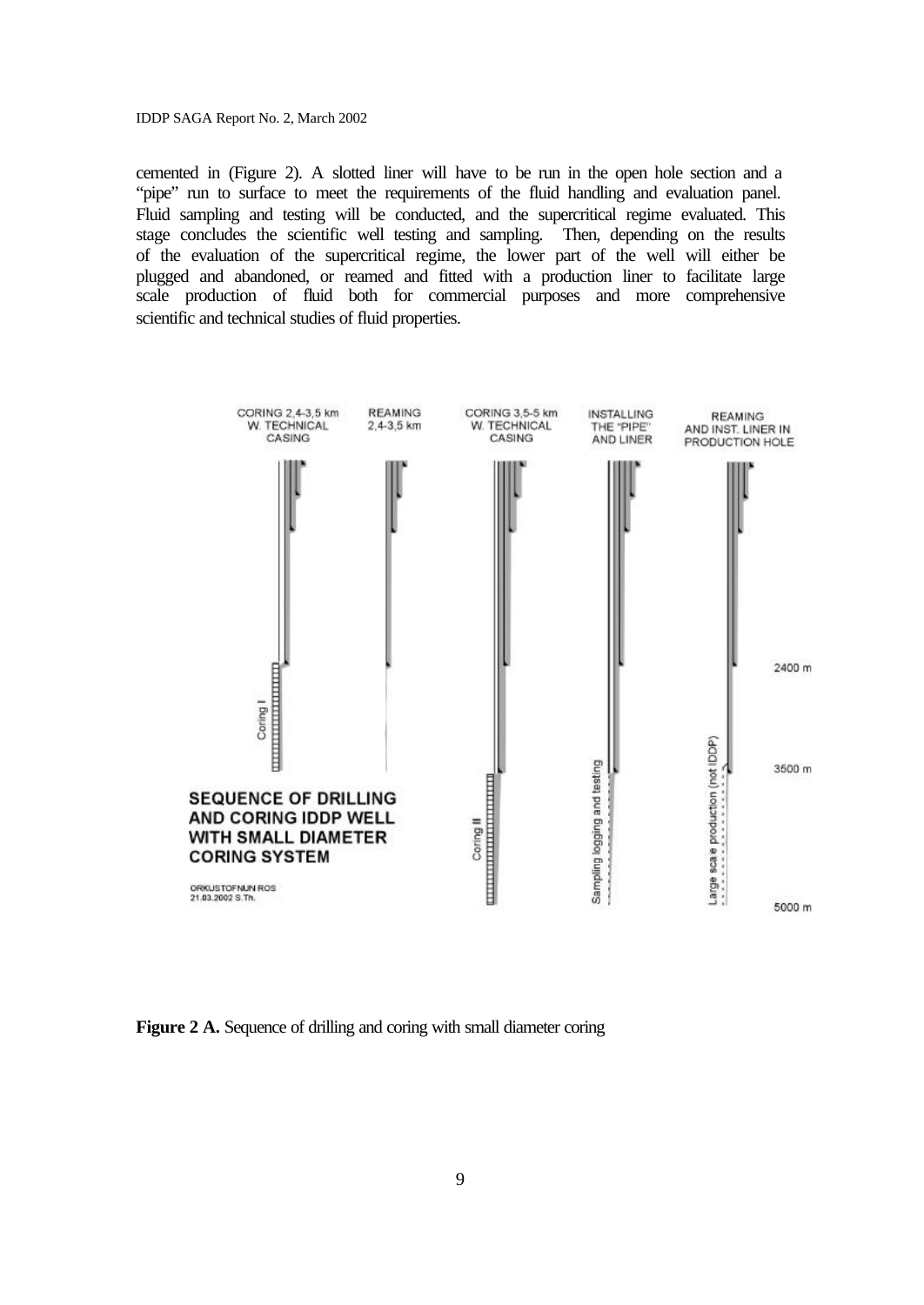

|  |  | Figure 2B. Sequence of drilling and coring with large diameter coring |  |
|--|--|-----------------------------------------------------------------------|--|
|  |  |                                                                       |  |

| <b>Four Options</b>        |         | Rig Capacity Production Casing | Last Hole Dia | Core Size Hole Size          |                         |                                           | Cored Sec Option                          |        |
|----------------------------|---------|--------------------------------|---------------|------------------------------|-------------------------|-------------------------------------------|-------------------------------------------|--------|
| <b>Small Diameter Hole</b> | 180 ton | 7"                             | 61/4"         | 2.4"                         | 37/9"                   | <b>DOSECC</b>                             | km<br>$2.3 - 3.4$<br>$3.4 - 5.0$          | op-1   |
|                            |         | 75/8"                          | 6 3/4"        | 4.0"                         | 63/4"                   | <b>BRR</b>                                | $2.3 - 3.4$<br>$3.4 - 5.0$                | $op-2$ |
| <b>Large Diameter Hole</b> | 250 ton | 95/8"                          | 81/2"         | $2.6 - 3.1"$<br>2.4"<br>4.0" | 81/2"<br>37/9"<br>63/4" | CCS<br><b>DOSECC</b><br><b>BRR</b>        | $2.3 - 5.0$<br>$2.3 - 5.0$<br>$2.3 - 5.0$ | $op-3$ |
|                            |         |                                |               | $2.6 - 3.1"$<br>2.4"<br>4.0" | 81/2"<br>37/9"<br>63/4" | <b>CCS</b><br><b>DOSECC</b><br><b>BRR</b> | $3.4 - 5.0$<br>$3.4 - 5.0$<br>$3.4 - 5.0$ | $op-4$ |

**Table 2. Four options for coring in wells A and B**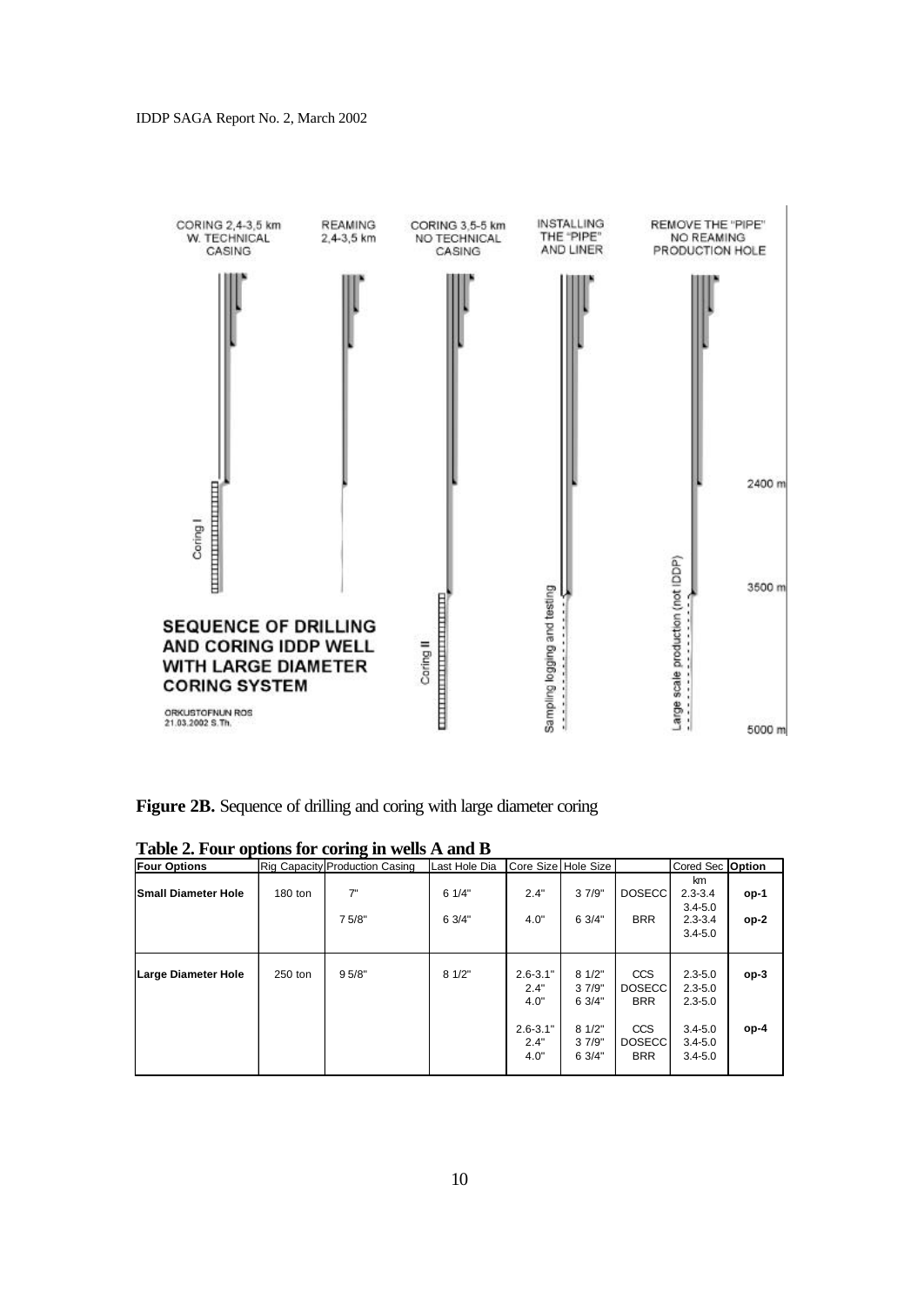| <b>Technical Data for Deep Wireline coring Systems</b> |                |                  |                                 |                  |                   |
|--------------------------------------------------------|----------------|------------------|---------------------------------|------------------|-------------------|
|                                                        | <b>CCS</b>     | <b>ICDP-WL</b>   | SK <sub>5</sub>                 | <b>DOSECC</b>    |                   |
| <b>ITEM</b>                                            | <b>Aquatic</b> | (Micon)          | <b>BRR</b>                      | <b>Top Str</b>   | Cr Brl            |
|                                                        |                |                  |                                 | as WLDP          | and WLDP          |
| Last Casing or                                         | 95/8"          | 7"               | 7 5/8"                          | 5"x7.53 mm       |                   |
| temporary working string                               |                |                  |                                 |                  |                   |
| <b>Hole Diameter</b>                                   | 222 mm         | 155.6 mm         | 171.5 mm                        | 96 mm            |                   |
| Core Diameter                                          | 80 mm          | 94 mm            | 101.6 mm                        | 63.5 mm          |                   |
| <b>Drillpipe Type</b>                                  | <b>ADP</b>     | Special          | Special                         | Hydril           | <b>HMCQ</b>       |
| Pipe OD, mm                                            | 164-168        | 139.7            | 139.7                           | 88,9             | 88,9              |
| Toolioint OD, mm                                       | 197            | 146              | 162                             | 99.06            | 88.9              |
| Pipe ID, mm                                            | 146            | 123.5            | 123.7                           | 74.73            | 77.8              |
| Tooljoint ID,mm                                        | 144            | 110              | 123,5                           | 76               | 77,8              |
| <b>Traction Tensile, MN</b>                            | >3.3           | >3.0             | >3.1                            | 0,93             | 0,42              |
|                                                        |                |                  |                                 |                  |                   |
| Makeup Torque, Nm                                      | 30.000         | 21.000           | 25.000                          | 4.339            | 2.000             |
| Mudflow rate, I/min                                    | 700-1500       | 175              | 250                             | 100              | 100               |
| Mud Velocity, Pipe OD, m/s                             | $0.75 - 1.5$   | 0.79             | 0.54                            | 0.44             | 0.79              |
| Mud Velocity, t-joint OD, m/s                          | $1.9 - 3.1$    | 1,29             | 1,68                            | 0.72             | 1,62              |
| Weight in air, kg/m                                    | 23.5           | 29               | 30                              | 13.73            | 9.81              |
| Depth rating, m for SF=2                               | 9000           | 6358             | 6358                            | 6560             | 2634              |
| Material Grade pipe                                    | Aluminum       | G <sub>105</sub> | P <sub>110</sub>                | S <sub>125</sub> | C <sub>1541</sub> |
|                                                        |                | 30CrNiMo8V       | SAE4145 Hmod Thread cut in wall |                  |                   |

|  |  |  |  |  | Table 3. Technical data for deep wireline coring systems (ref. Bernd Wundes) |  |  |  |
|--|--|--|--|--|------------------------------------------------------------------------------|--|--|--|
|--|--|--|--|--|------------------------------------------------------------------------------|--|--|--|

**Table 4 :** Tradeoffs between small diameter- and large diameter hole coring systems

| Hole type :                                                                  | Cooling Effect                | Money        | Casing/cementing | Core            | Diameter of |  |  |
|------------------------------------------------------------------------------|-------------------------------|--------------|------------------|-----------------|-------------|--|--|
|                                                                              |                               |              |                  | <b>Diameter</b> | the "pipe"  |  |  |
| <b>Small Diameter</b>                                                        | <b>Minus</b>                  | Plus         | <b>Minus</b>     | 64 mm           | Minus       |  |  |
|                                                                              | (low flow rate)               |              | (Narrow annulus) |                 |             |  |  |
|                                                                              |                               |              |                  |                 |             |  |  |
| Large Diameter                                                               | <b>Plus</b>                   | <b>Minus</b> | <b>Plus</b>      | 80-102 mm       | Plus        |  |  |
|                                                                              | (for CCS)<br>(Large hookload) |              |                  |                 |             |  |  |
| Qualitative judgment. Numbers need to be developed.                          |                               |              |                  |                 |             |  |  |
| Issues include % core recovery, high temp capability, and degree of cooling. |                               |              |                  |                 |             |  |  |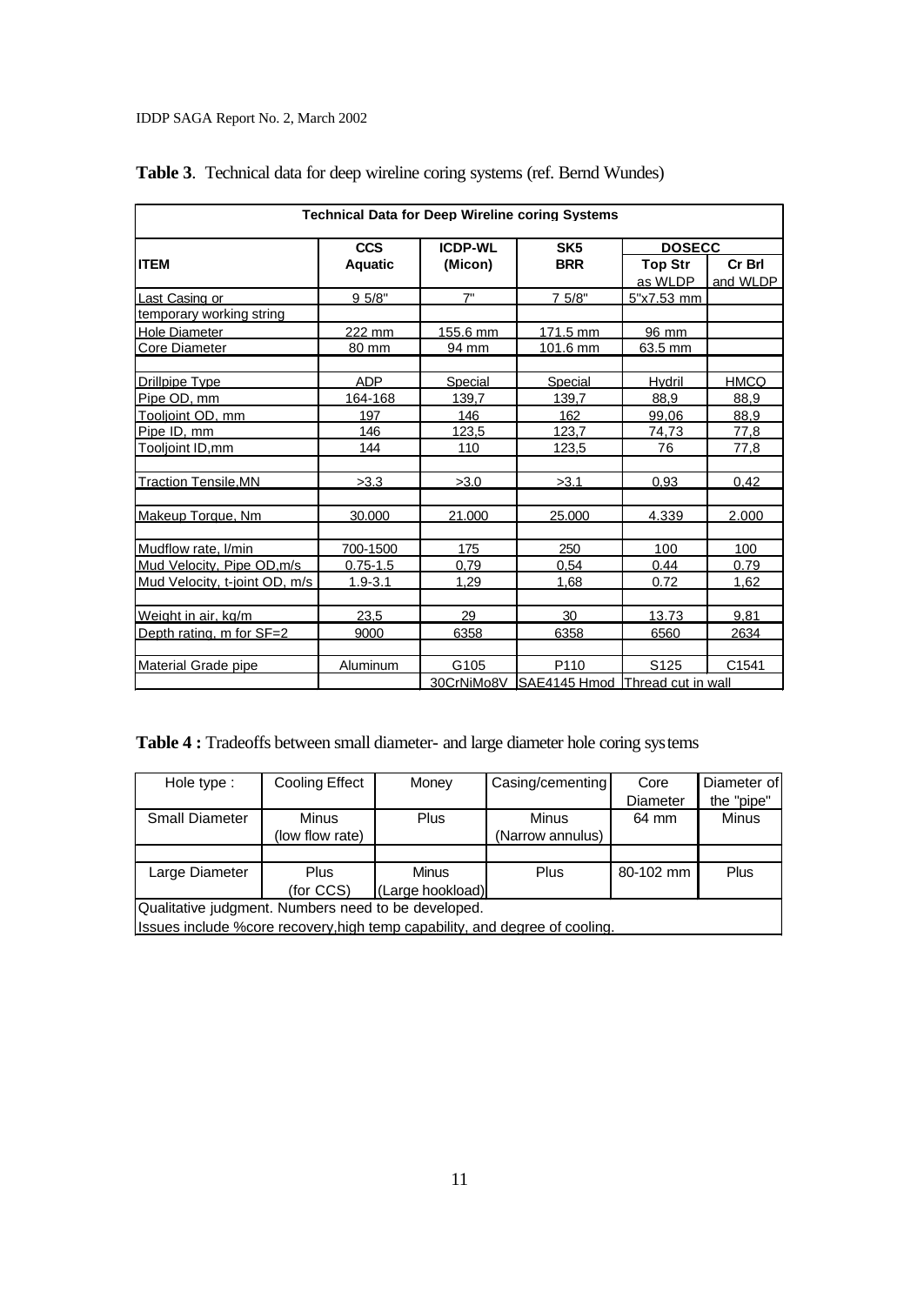# **GENERAL CONSIDERATIONS AND FUTURE PLANS**

If Deep Vision's long term goals of economic energy production and mineral extraction from supercritical geothermal resources are realized, the approach could improve the economics of high-temperature geothermal resources world-wide. This will require a great deal of technology development over the coming decades. However the first step is to drill in search of the supercritical fluids. The wide-ranging discussions at the workshop allayed doubts that the IDDP wells can be drilled and sampled, using available technology and at reasonable costs. The feasibility study being carried out by the National Energy Authority of Iceland and its subcontractors appears to be well on track.

Discussions with representatives of Deep Vision were very productive. They reaffirmed the commitment of the consortium to the IDDP and their willingness to facilitate scientific studies. Meetings with the power companies will take place shortly to present ideas on the preferred well design and on site selection. Choice of the site for the first deep well will depend partly on business decisions on financing and partly on environmental permitting. However, the long term expectation is that deep wells will be drilled at all three sites by the power companies, and that these wells will be made available for deepening and coring for scientific studies. From a scientific viewpoint all three sites are appealing.

This prospect opens up the opportunity for a very comprehensive scientific program investigating the anatomy of a mid-ocean rift zone, by tying together land–based and ocean-based deep borehole studies with complementary geological and geophysical studies. The next step is to organize a workshop on the science to be done in connection with the first deep hole, while developing plans for a much more comprehensive and long-term program.

| <b>APPENDIX1</b>          |           | <b>IDDP</b> - Membership of SAGA : |
|---------------------------|-----------|------------------------------------|
| Stefán Arnorsson          |           | University of Iceland              |
| Jón Örn Bjarnason         |           | Orkustofnun, Geoscience, Iceland   |
| Guido Cappetti            |           | Erga Gruppo Enel, Italy            |
| Wilfred A. Elders         | PI.       | University of California, USA      |
| Gudmundur Ó. Fridleifsson | <b>PI</b> | Orkustofnun, Geoscience, Iceland   |
| Robert O. Fournier        |           | USGS, USA                          |
| Valdemar K. Jónsson       |           | University of Iceland              |
| Runólfur <b>Maack</b>     |           | VGK Engineering, Iceland           |
| Dennis Nielson            |           | DOSECC, USA                        |
| Gudmundur <b>Palmason</b> |           | Orkustofnun, Geoscience, Iceland   |
| Seiji Saito               | PI        | Tohoku University, Japan           |
| <b>John Sass</b>          |           | <b>USGS, USA</b>                   |
| <b>Alister Skinner</b>    |           | BGS, Scotland U.K.                 |
| Valgardur Stefansson      |           | National Energy Authority, Iceland |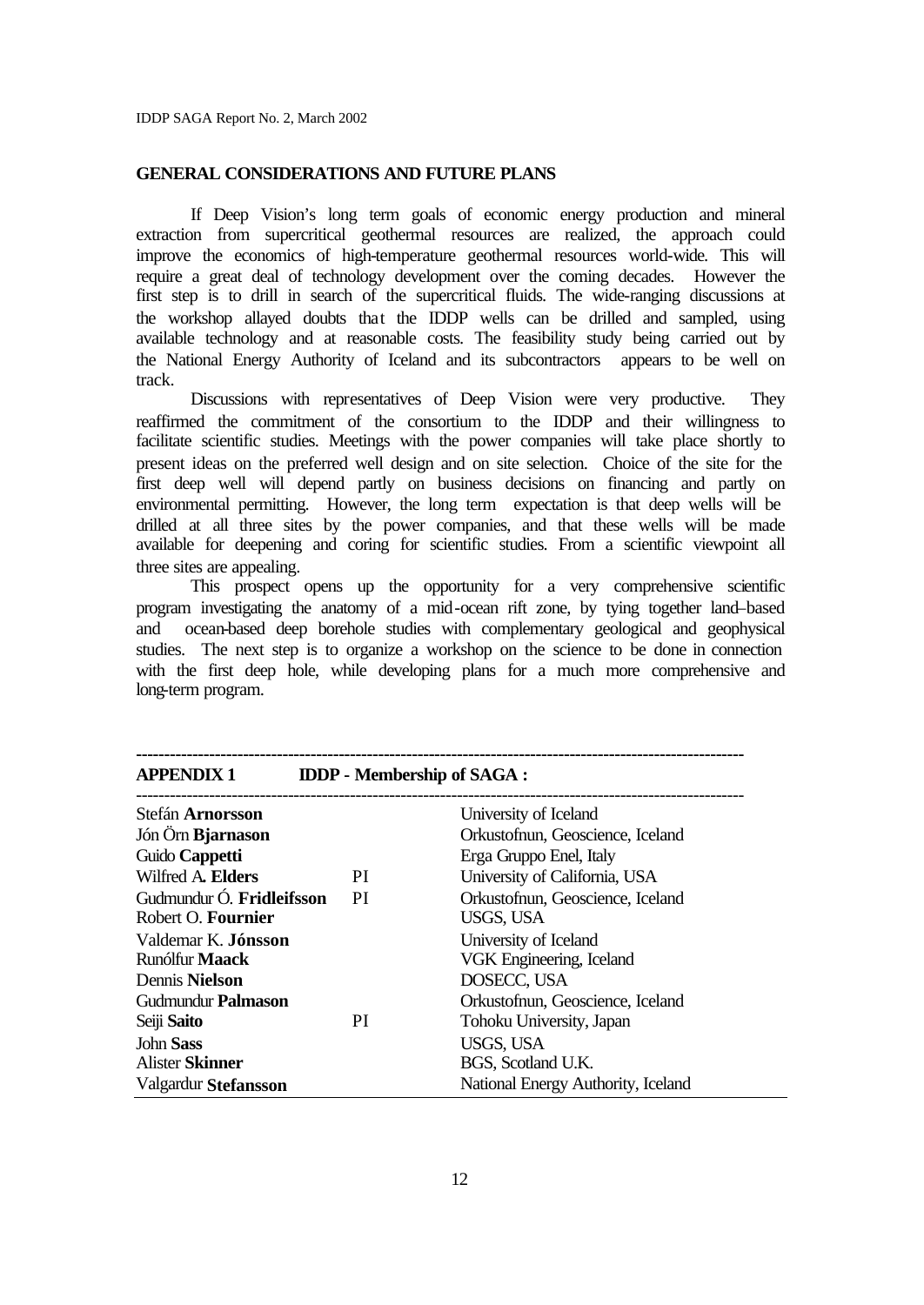# **Appendix 2 IDDP / ICDP Workshop 1 Agenda**

**OVERVIEW**

|           | 17 March 2002<br>Sunday<br><b>Workshop begins</b>                                                                                                            | 18 March<br>Monday                                                                                                                      | 19 March<br>Tuesday                                      | 20 March<br>Wednesday<br>Departure to                                | 21 March<br>Thursday<br>Departure to Europe               |
|-----------|--------------------------------------------------------------------------------------------------------------------------------------------------------------|-----------------------------------------------------------------------------------------------------------------------------------------|----------------------------------------------------------|----------------------------------------------------------------------|-----------------------------------------------------------|
|           | 09:00 Welcome / IDDP introduction<br>09:15 Workshop goals<br>09:30 Supercritical phenomena<br>10:00 Supercritical phenomena continued<br>10:40 Coffee 20 min | High-T logging and sampling<br>(Cancelled for unforseen reason)<br>Producing through the "pipe"<br>Casing Design<br>10:10 Coffee 20 min | Panels continue<br>Coffee 20 min                         | Europe<br>SAGA -<br>meeting<br>Review of<br>reports<br>Coffee 20 min | and Japan<br>PI-meeting<br>complete<br><b>SAGA</b> report |
|           | 11:00 Feasibility Report - 3 presentations<br>12:00 ICDP - Introduction                                                                                      | 10:30 Ocean Hydrothermal Res.<br>10:50 Interface Science-Drilling<br>11:10 Organization of panels                                       | <b>Prelim. Report within Panels</b><br><b>Discussion</b> | topic groups                                                         | PI-meeting ends                                           |
|           | 12:30 Lunch                                                                                                                                                  | Lunch                                                                                                                                   | Lunch                                                    | Lunch                                                                | Lunch                                                     |
|           | 13:30 Supercritical phenomena cont.<br>14:10 Case studies from active high-T                                                                                 | <b>Split into Panels</b>                                                                                                                | <b>Plenary session</b>                                   | SAGA report                                                          |                                                           |
|           | 14:30 fields > 340°C 4-5 presentations                                                                                                                       | 1 Drilling Technology<br>2 Fluid Handling                                                                                               | Final panel reports,<br>discussions and                  | writing                                                              |                                                           |
|           | 15:00 Improving borehole stability                                                                                                                           | 3 GeoSciences                                                                                                                           | recommendations                                          |                                                                      |                                                           |
|           | 15:30 Coffee 20 min                                                                                                                                          | Coffee 20 min                                                                                                                           | Earliest departure                                       | Departure                                                            | Departure to USA                                          |
|           | 16:10 Rig selection / the Jotun rig<br>16:30 The DOSECC hybrid coring system<br>16:50 Coring technology (BRR)                                                | Panels continue                                                                                                                         | to USA & Europe                                          | to USA & Europe                                                      |                                                           |
|           | 17:10 Improved Drill Bits                                                                                                                                    |                                                                                                                                         |                                                          | SAGA -                                                               |                                                           |
| 18:00 end | 17:30 Complete Coring System (CCS)<br>18:30 Reception hosted by Orkuveita Reykjavikur                                                                        |                                                                                                                                         | Workshop ends                                            | meeting ends                                                         |                                                           |
|           | 19:30 Dinner                                                                                                                                                 |                                                                                                                                         |                                                          | <b>PI-meeting</b>                                                    |                                                           |
|           | Sunday 17 March 2002                                                                                                                                         |                                                                                                                                         | Chairman                                                 | <b>DETAILS</b>                                                       |                                                           |
|           | 09:00 Welcome / IDDP introduction                                                                                                                            | Gudmundur Omar Fridleifsson                                                                                                             | Seiji Saito                                              | 15 min                                                               |                                                           |
|           | 09:15 Workshop goals<br>09:30 Supercritical phenomena-geochem.                                                                                               | Wilfred A. Elders<br>Robert O. Fournier                                                                                                 |                                                          | 15 min<br>30 min                                                     |                                                           |
|           | 10:00 Supercritical phenomena-geochem.                                                                                                                       | H. Armannson & G. Gislason                                                                                                              |                                                          | $20$ min                                                             |                                                           |
|           | 10:20 Supercritical phenomena-geochem.                                                                                                                       | Mark Reed                                                                                                                               |                                                          | 20 min                                                               |                                                           |
|           | 10:40 Coffee 20 min<br>11:00 Feasibility report - Drilling Technique                                                                                         | Sverrir Thorhallsson                                                                                                                    | Gudmundur Pálmason                                       | 20 min                                                               |                                                           |
|           | 11:20 Feasibility report - Fluid handling                                                                                                                    | Runólfur Maack                                                                                                                          |                                                          | 20 min                                                               |                                                           |
|           | 11:40 Feasibility report - Geosciences                                                                                                                       | Gudmundur Omar Fridleifsson                                                                                                             |                                                          | 20 min                                                               |                                                           |
|           | 12:00 ICDP - What is ICDP?                                                                                                                                   | <b>Ulrich Harms</b>                                                                                                                     |                                                          | 20 min                                                               |                                                           |
|           | 12:30 Lunch<br>13:30 Supercritical phenomena at < 3,5 km                                                                                                     | Gudmundur Omar Fridleifsson                                                                                                             | Valgardur Stefánsson                                     | 20 min                                                               |                                                           |
|           | 13:50 Supercritical phenomena at > 3,5 km                                                                                                                    | Dennis Bird                                                                                                                             |                                                          | 20 min                                                               |                                                           |
|           | 14:10 Kakonda hostile fluid/rock T>340°C                                                                                                                     | Seiji Saito                                                                                                                             |                                                          | 20 min                                                               |                                                           |
|           | 14:30 Geysers hostile fluid/rock T>340°C                                                                                                                     | Dennis Nielson                                                                                                                          |                                                          | 20 min                                                               |                                                           |
|           | 14:50 NJ-11/KG-4 hostile fluid/rock T>340°C<br>15:10 Salton Sea hostile fluid/rock T>340°C                                                                   | Benedikt Steingrimsson<br>W.A.Elders                                                                                                    |                                                          | 20 min<br>20 min                                                     |                                                           |
|           | 15:30 Improving borehole integrity and stability                                                                                                             | Vincent Maury                                                                                                                           |                                                          | 20 min                                                               |                                                           |
|           | 15:50 Coffee 20 min                                                                                                                                          |                                                                                                                                         |                                                          |                                                                      |                                                           |
|           | 16:10 Rig selection / the Jötunn rig<br>16:40 The DOSECC hybrid coring system                                                                                | Thór Gíslason<br>Marshall Pardey                                                                                                        | John Rowley                                              | 30 min<br>30 min                                                     |                                                           |
|           | 17:10 Coring technology (BRR)                                                                                                                                | <b>Bernd Wundes</b>                                                                                                                     |                                                          | 30 min                                                               |                                                           |
|           | 17:40 Discussion                                                                                                                                             |                                                                                                                                         |                                                          |                                                                      |                                                           |
|           | 18:00 Break - Reception 18:30 - Dinner 19:30<br>Monday 18 March 2002                                                                                         |                                                                                                                                         |                                                          |                                                                      |                                                           |
|           | 09:00 Improved Drill Bits                                                                                                                                    | Mike Thigpen                                                                                                                            |                                                          | 20 min                                                               |                                                           |
|           | 09:20 Complete Coring System (CCS)                                                                                                                           | Mikhail Gelfgat                                                                                                                         |                                                          | 30 min                                                               |                                                           |
|           | 09:50 Producing through the "pipe"                                                                                                                           | Jón Orn Bjarnason                                                                                                                       | Stefán Arnórsson                                         | 20 min                                                               |                                                           |
|           | 10:10 Casing Design<br>10:30 Coffee 30 min                                                                                                                   | Matthias Matthiasson                                                                                                                    |                                                          | 20 min                                                               |                                                           |
|           | 11:00 Ocean Hydrothermal Resources                                                                                                                           | Daniel Fraser                                                                                                                           | <b>Robert Fournier</b>                                   | 20 min                                                               |                                                           |
|           | 11:20 Interface Science-Drilling                                                                                                                             | John Sass                                                                                                                               |                                                          | 20 min                                                               |                                                           |
|           | 11:40 Organization of panels - open discussion Wilfred Elders                                                                                                |                                                                                                                                         |                                                          | 20 min                                                               |                                                           |
|           | 12:00 Lunch<br>13:30 Split into Panels                                                                                                                       |                                                                                                                                         |                                                          |                                                                      |                                                           |